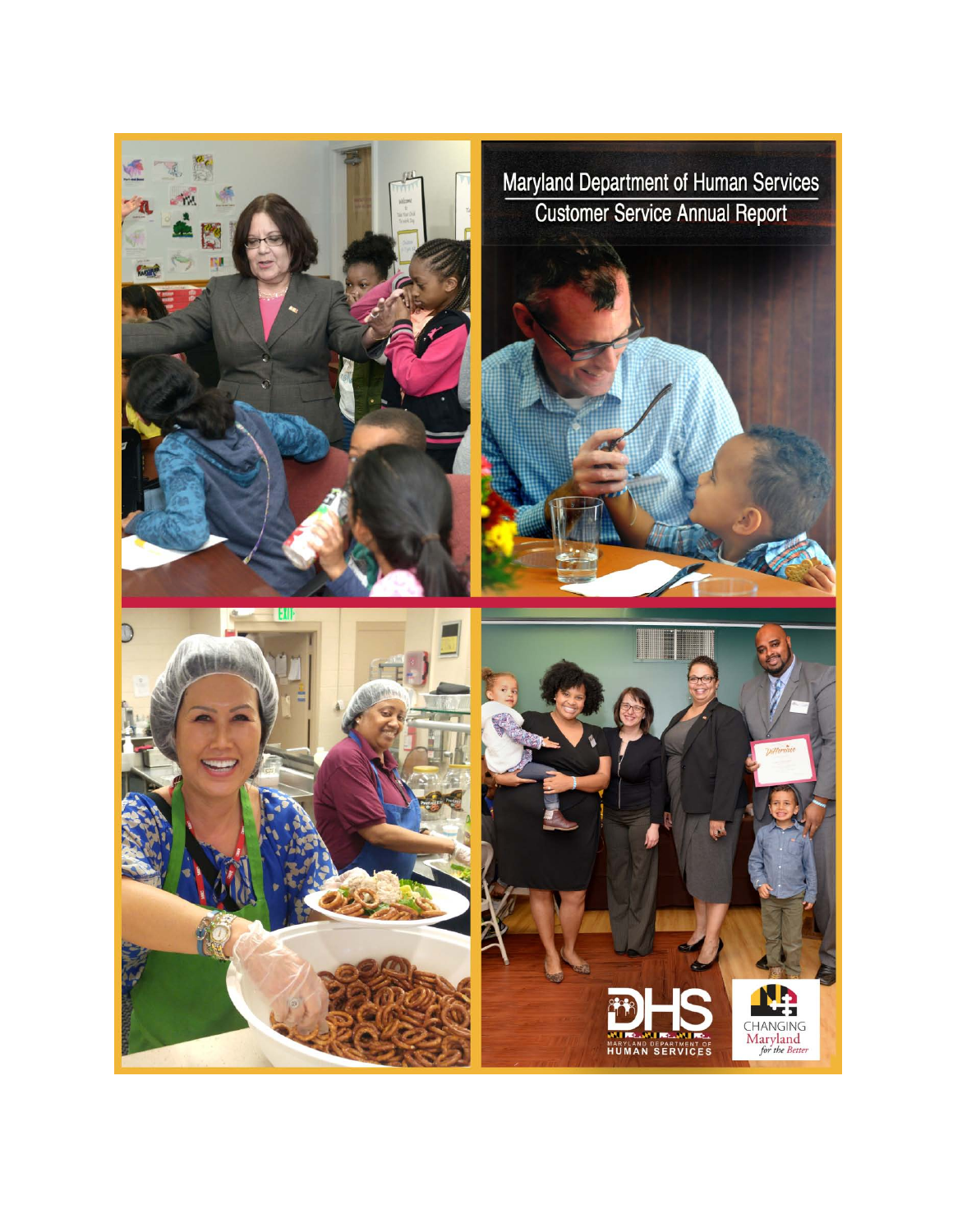### **CONTRIBUTORS**

#### Lead:

Timothy Schuster, Deputy Director, Office of Strategy and Performance Office: (410) 767-8965, Cell: (410) 925-9213, Email: [timothy.schuster@maryland.gov](mailto:timothy.schuster@maryland.gov)

#### Alternate Lead:

Pamela Fusting, Deputy Director, Constituent Services Office Office: (410) 767-7073, Cell: (443) 928-0481, Email: [pamela.fusting@maryland.gov](mailto:pamela.fusting@maryland.gov)

Michael L. Dorsey, Sr., Training Manager Kari Nye, Communications Manager Ryan Lancaster, Special Assistant, Office of Constituent Services Tom Nappi, Director of Creative Services Katherine Morris, Communications Director Catherine Mundorf, Performance Officer, Office of Strategy and Performance Crystal Glover, Business Analyst, System Development & Operations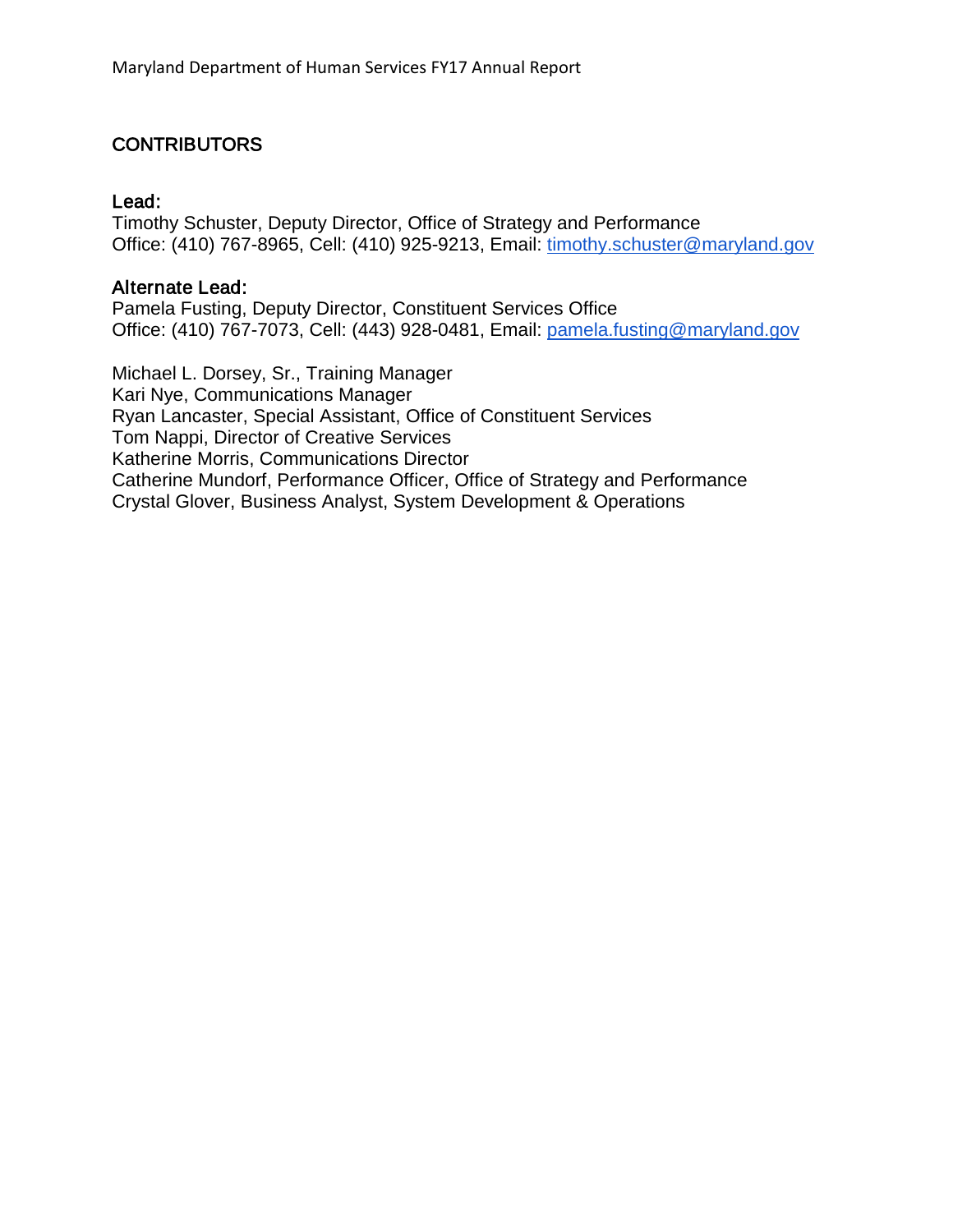# Table of Contents

| FY17 Highlights                                                       |                |
|-----------------------------------------------------------------------|----------------|
| <b>Recognition Given to Employees</b>                                 | $\overline{2}$ |
| Leadership Analysis of FY17 and Summary of FY18 Approach              | 3              |
| Detailed FY17 Results and FY18 Plans                                  | 4              |
| <b>Customer Service Survey Results</b>                                | 4              |
| <b>Status of Customer Service Training</b>                            | 5              |
| <b>Customer Inquiry Response Times and Overall Time-to-Resolution</b> | 7              |
| Timeliness of Responding to Customer Inquiries                        | $\overline{7}$ |
| <b>Best Practices</b>                                                 | $\overline{7}$ |
| Plans for Improvement                                                 | 9              |
| Improving the Customer Experience from Multiple Perspectives          | 9              |
| Making Agency Services Available Online                               | 9              |
| <b>Processing Times for Customer Transactions</b>                     | 10             |
| <b>Adjusting Hours to Meet Customer Demands</b>                       | 10             |
| Social Media Usage to Improve the Customer Experience                 | 10             |
| <b>DHS Community and Customer Outreach Efforts</b>                    | 11             |
|                                                                       |                |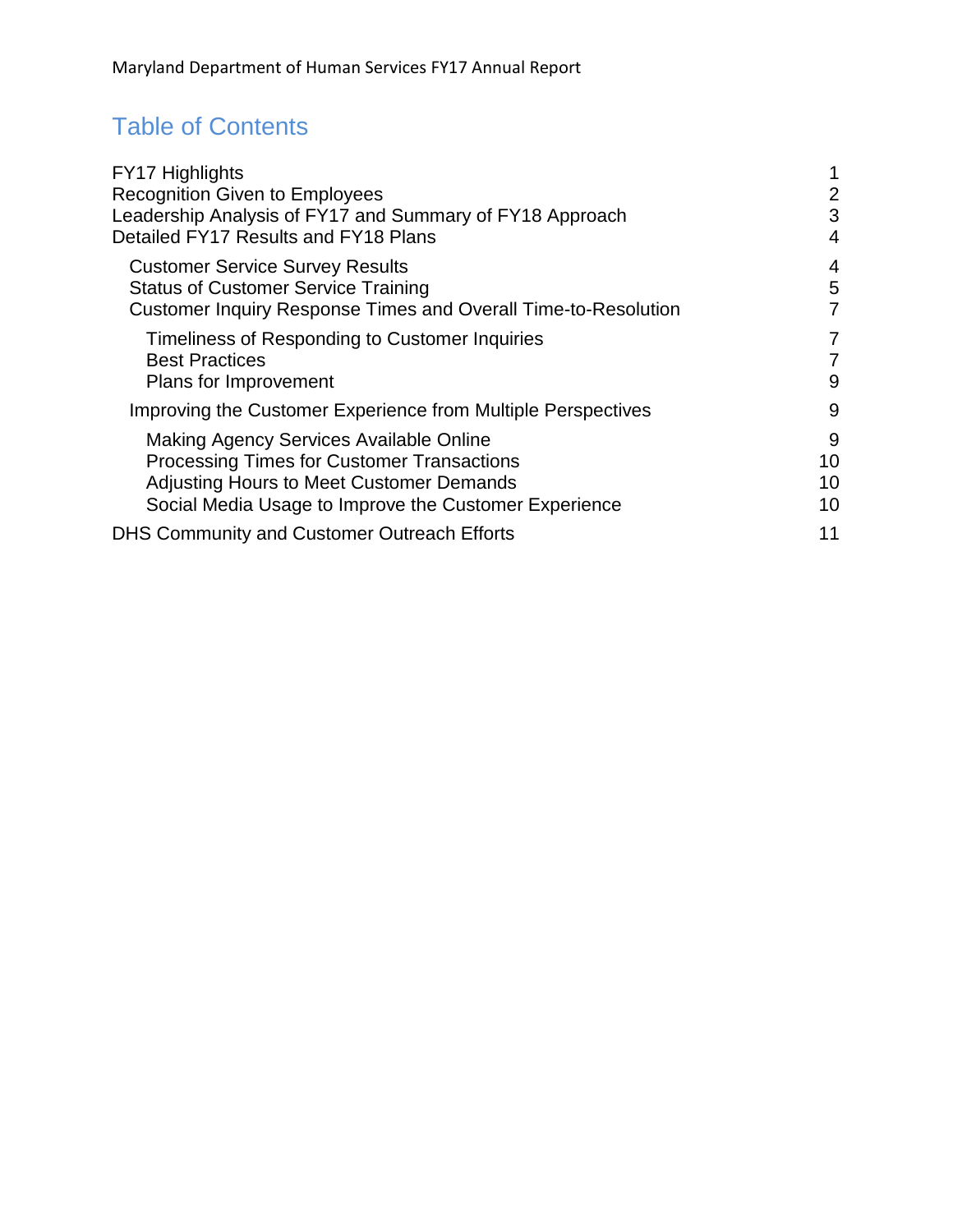## <span id="page-3-0"></span>FY17 Highlights

Maryland's Department of Human Services (DHS)<sup>[\\*](#page-3-1)</sup> trained 100% of its 6,969 full-time and contractual staff in the DHS-designed Goal Oriented Leadership Driven (GOLD) Standard Service Training sessions between September 13, 2016 and June 31, 2017. During this time period, 338 sessions were delivered throughout the state of Maryland by the Department's training unit.

DHS recognized the top professionals from the central office and 24 local departments of social services across the state with the Customer Service Excellence Award. Recipients were formally honored at the Department's statewide National Customer Service Week ceremony held in Baltimore in early October of 2016.

A majority of responders to the DHS Customer Service Survey—more than 1,500 to date—indicated being "very satisfied" with DHS in all customer service categories, including the Department's responsiveness, courtesy, and transparency, among others.

Completed launch of new Customer Service Center (CSC), providing customers with a single point of contact by which inquiries concerning any DHS programs and services may be addressed. Utilized new Customer Relations Management system for tracking customer inquiries and as a workflow tool, better enabling the Department to analyze and improve inquiry response time.

Strengthened social media messaging and effectiveness, improving responsiveness to messages from customers, and promoting program awareness through targeted public relations campaigns. Captured average engagement rate of 1.8K unique users per Facebook post, and improved average Twitter engagement rate from 12.9K impressions per month to 27K impressions per month. Number of Twitter followers grew by more than 100%.

Reached out directly to the general public at 125 conventions and conferences, health fairs, job fairs, festivals, trade shows, shopping malls, community events, and other public forums to provide information and education about the agency's programs and services.

<span id="page-3-1"></span> <sup>\*</sup> *Per the enactment of House Bill 103 in July 2017, the Department of Human Resources became the Department of Human Services, better reflecting the agency's mission and commitment to serving the community. DHS is proud to operate under its improved name, and is working within the guidelines of the legislation to transform DHR to DHS at no additional cost to the State, and to ensure that services provided to state residents continue undisrupted. As part of its rebranding efforts, DHS is securing a new URL for its benefits web portal, myDHR, and will rename the site accordingly. Additionally, any Maryland resident using the old myDHR URL will be redirected to the new URL for the portal, thus ensuring continuous access to support and services.*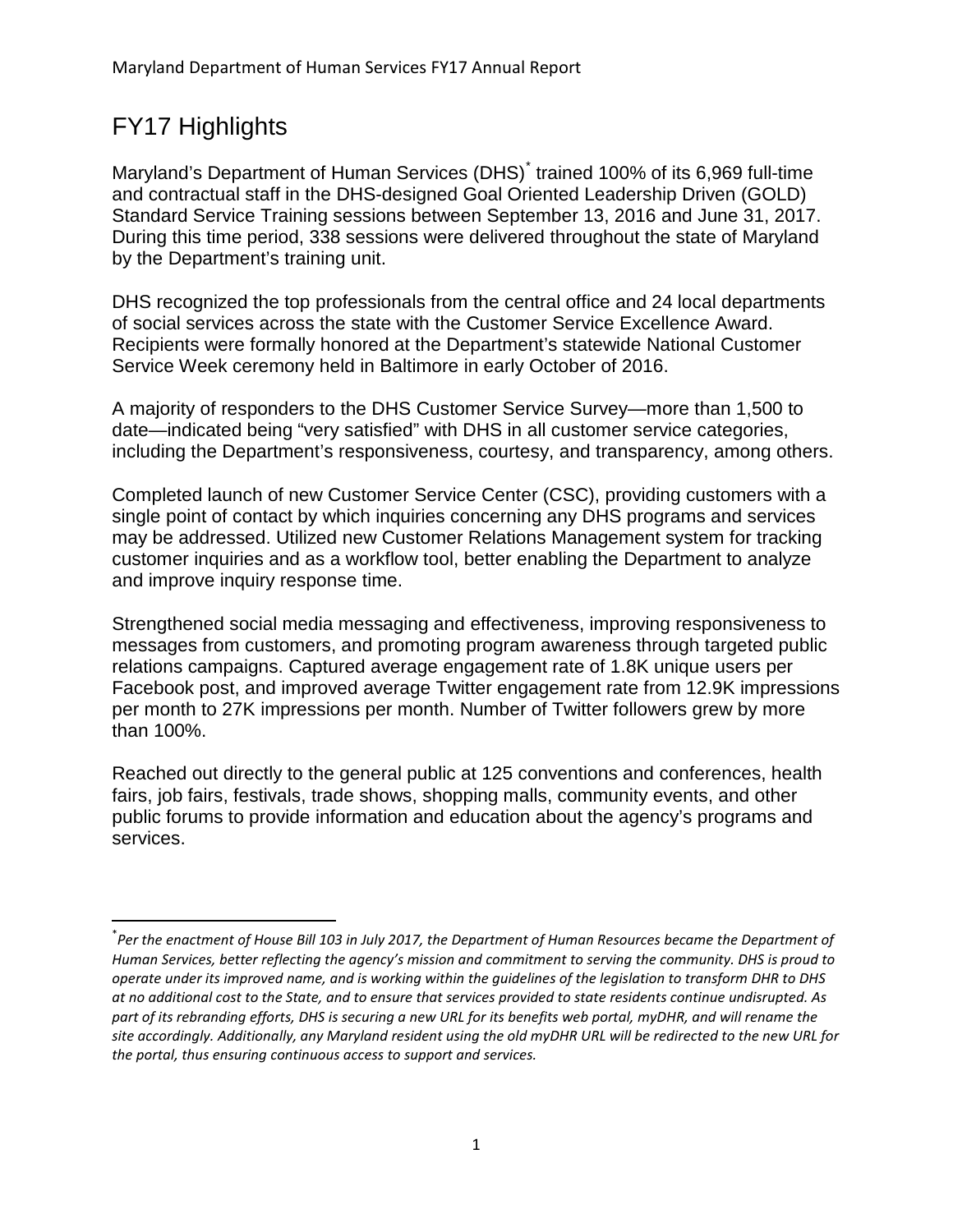Substantially enhanced the Department's self-service, online application and case management site with two new additional modules: online Background Check Clearance applications and Long-Term Care applications.

Enhanced the agency website to prioritize customer service, offering a streamlined, functional platform that connects our customers in fewer clicks to the information they need, while also making the most sought-after resources easier to find.

Launched development of MD THINK, or Maryland's Total Human-services Integrated NetworK—a groundbreaking, multi-agency technology platform that will transform the State's ability to deliver vital human services to Marylanders. Once fully implemented, MD THINK will enable a coordinated, 360° client view for all human services programs, using data-sharing, mobility, and predictive analytics to deliver timely, accurate services to residents of Maryland.

## <span id="page-4-0"></span>Recognition Given to Employees

In FY 2017, DHS honored 45 individuals across the state who consistently displayed a strong commitment to excellence in customer service. Nominations represented those state personnel who performed duties with competence, integrity, and compassion, and adhered to the practices and procedures outlined in the Department's Customer Service Manual. These individuals are some of DHS's best customer service professionals. The FY 2017 winners of the Customer Service Excellence Award were recognized at the Department's annual statewide ceremony, held during National Customer Service Week in October. Those winners include the following exemplary employees:

#### LaCrecia Knox—Family Investment Administration

Friendly, knowledgeable, efficient, responsive and patient, LaCrecia is the first responder to troubleshoot and resolve issues in her department. She volunteered to serve on the IT Modernization Workgroup and help staff navigate Workday. Ms. Knox works proactively and diligently to ensure FIA staff have the necessary tools and resources to serve Marylanders in need.

#### Mark Button—Human Resource Development and Training (HRDT)

Mark Button began employment with HRDT in August 2015. He epitomizes the model servant leader through his interactions with fellow Training Unit staff as well as the other employees throughout the State. On numerous occasions throughout the last year, Mark has ensured that the needs of the team are met, even if that meant that he placed himself on the "back burner." Feedback from his coworkers and employees who have participated in Mark's trainings, is always positive. He is friendly, courteous, responsible, and consistently performs his duties with competence, integrity, and compassion.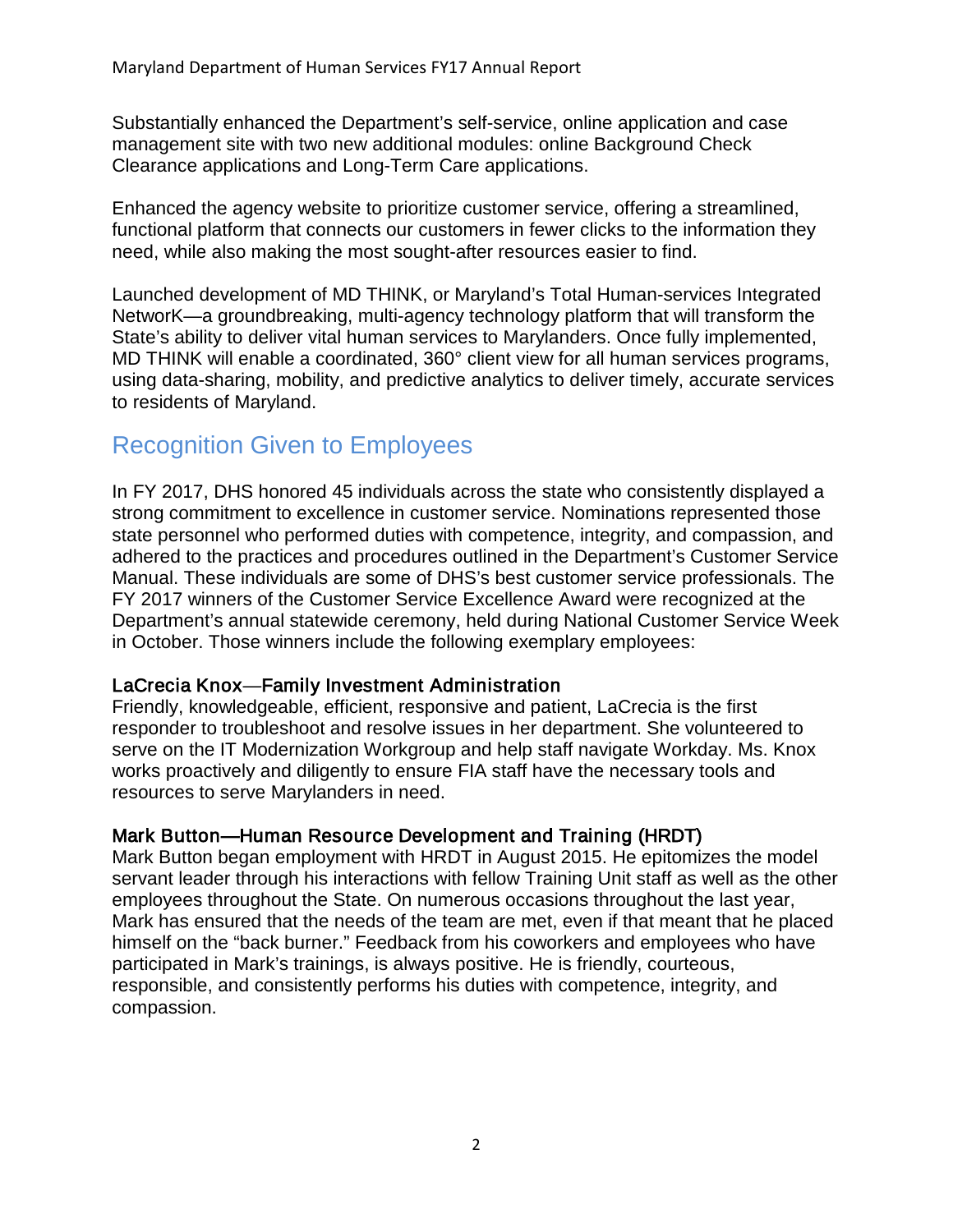#### Marlene Comer—Allegany County Department of Social Services

Marlene Comer was chosen as ACDSS's Customer Service Excellence Award winner in recognition of her 23 years of dedicated service to children and families. Ms. Comer's services include: coordination, ordering and delivery of coats, hats and gloves for various community programs, and coordinating numerous food baskets that are provided to families for the various holiday seasons. As staff have noted, "Ms. Comer does a lot of work for Child Welfare Services, yet most of her efforts are 'behind the scenes work' that is not always acknowledged."

#### Christine McMahon—Calvert County Department of Social Services

Christine McMahon has worked at Calvert DSS for 16 years. There, she's served the community through every program and manages all Foster Care and Long Term Care cases, notably helping some of the most vulnerable people navigate the process of putting a loved one in nursing care. Co-workers find her kind and genuine; community partners appreciate her competence and integrity; and constituents frequently comment on her compassion and support. She provides exemplary service to the local community, helping seniors make phone calls to gather information and seeing them without an appointment. She visits customers in their homes to take applications, and meets with nursing center staff to facilitate smooth working relationships. She's gone above and beyond in her service to the citizens of Maryland.

## <span id="page-5-0"></span>Leadership Analysis of FY17 and Summary of FY18 Approach

Governor Larry Hogan's leadership has shifted the paradigm for service-delivery statewide. Underpinning more efficient service-delivery is the need for improved customer service, visible in everything from program accessibility and positive outcomes, to more responsive community outreach, quicker resolution of constituent concerns, and staff who are committed to the State's high standards for excellent service. In FY 2017, DHS strengthened its commitment to serving the citizens of Maryland by overhauling its staff customer service training, establishing a new customer service support center, taking significant steps toward modernizing its Information Technology systems, and ensuring that programs are accountable to the entire family, among other initiatives. The Department established a stronger collaborative network with our sister agencies, Federal partners, the business community, and advocacy partners across the state who are committed to changing Maryland for the better. One example of this would be a Dept. of Human Services pilot program (STEP Up!) that partners with the Department of Labor, Licensing, and Regulation, among many others, to provide job-training to unemployed parents with a child support obligation, thereby enabling them to pursue family-sustaining wages and provide better support to their children. By leveraging internal and external resources to improve services to the public, and reinforcing its strong vision for the future, DHS has ensured that great customer service is fundamental to our mission.

Over the past year, DHS achieved success with improving its customer service framework. For example, the agency overhauled its website, offering a streamlined, more functional platform with mobile responsiveness that connects customers in fewer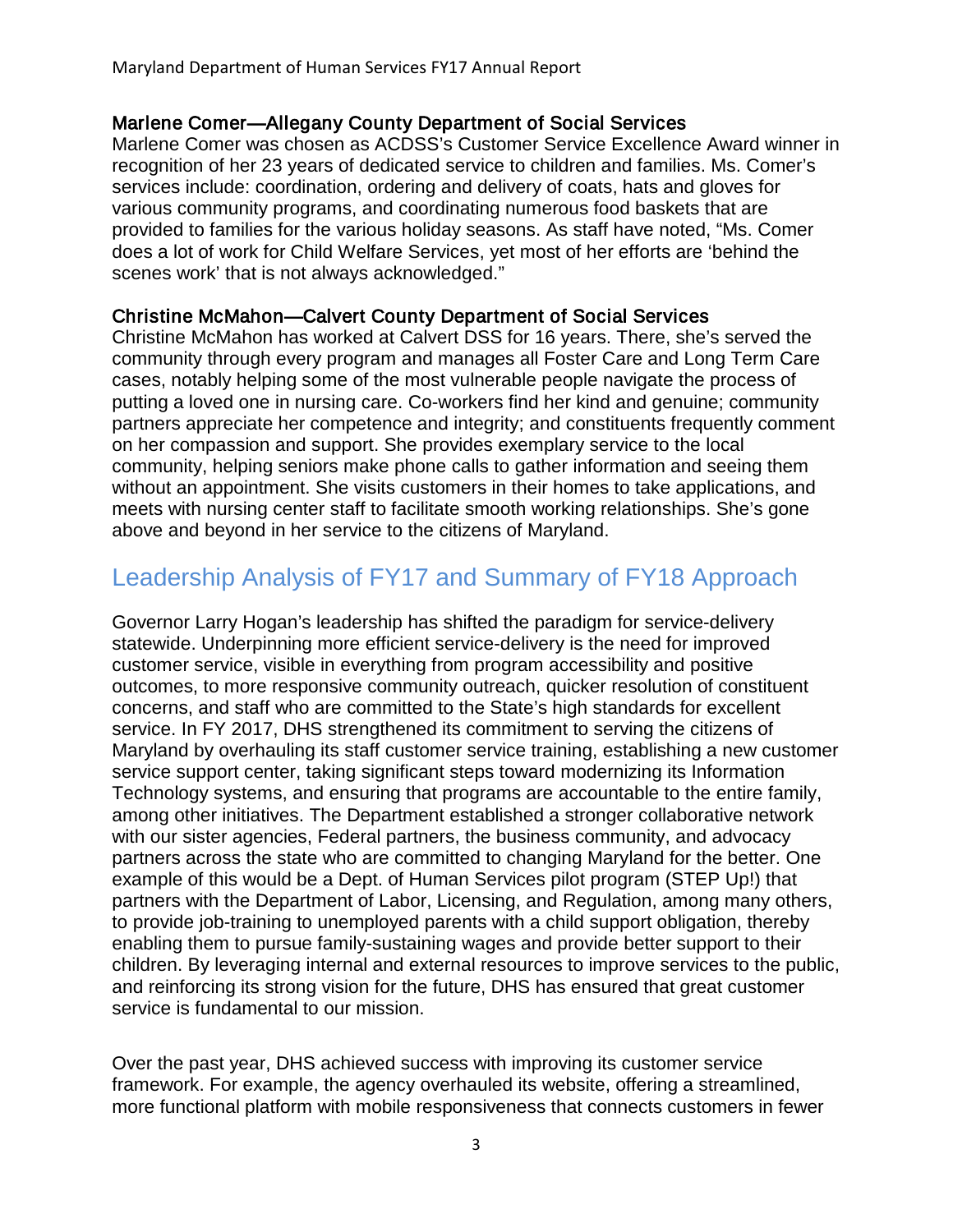clicks to the information they need. The Department has supported these efforts by enabling our social media channels to become portals for case services, and by reducing the time needed to resolve constituent concerns through the Customer Service Center (CSC) by more than 65%. All told, the Department resolved nearly 1.4 million constituent inquiries levied through the CSC. Furthermore, Dept. of Human Services developed and administered a new, half-day customer service training to 100% of its staff, ensuring that staff behind the scenes and on the front line share the Department's commitment to accountable, transparent, empathetic, and efficient service.

As the State continues to evolve to better meet the needs of its citizens, DHS is leading the way in customer service. One of our major initiatives that began in FY 2017, and will continue throughout FY 2018, is the Department's efforts to develop MD THINK, or Maryland's Total Human-services Integrated NetworK. This innovative service-delivery model will remove data barriers and revolutionize the way state agencies coordinate to deliver human services. With an integrated IT system that shares data among state agencies, we'll be able to greatly improve the State's customer service for all residents, no matter where their request for assistance originates. A person seeking assistance at the Dept. of Human Services, for example, will be able to connect to services that have traditionally only been provided by other agencies. From our local departments of social service, we'll have improved tools to provide referrals for workforce development programs, education assistance, health benefits, and other services that are essential to healthy individuals and families. Across Maryland, state agencies will be able to work together to deliver coordinated care that ensures families achieve self-sufficiency and that communities thrive.

Looking ahead to FY 2018, the Department's priority is to continue to build a Maryland where people can independently support themselves and their families, and to ensure that all individuals are safe from abuse and neglect. By seeking and answering feedback, training our staff to provide the best service possible, aligning our technology with the needs of the future, and deepening our relationships with stakeholders who share our mission, we'll continue to change Maryland for the better.

## <span id="page-6-0"></span>Detailed FY17 Results and FY18 Plans

### <span id="page-6-1"></span>Customer Service Survey Results

The Department's customer service survey results are shown in the table below. The vast majority of responses received for each category were marked as "very satisfied," with an average of 996 "very satisfied" responses cumulatively. The "most satisfied" results are a direct reflection the DHS commitment to stellar customer service. All "dissatisfied" customers are contacted within 48 hours to render resolution of the issue or concern.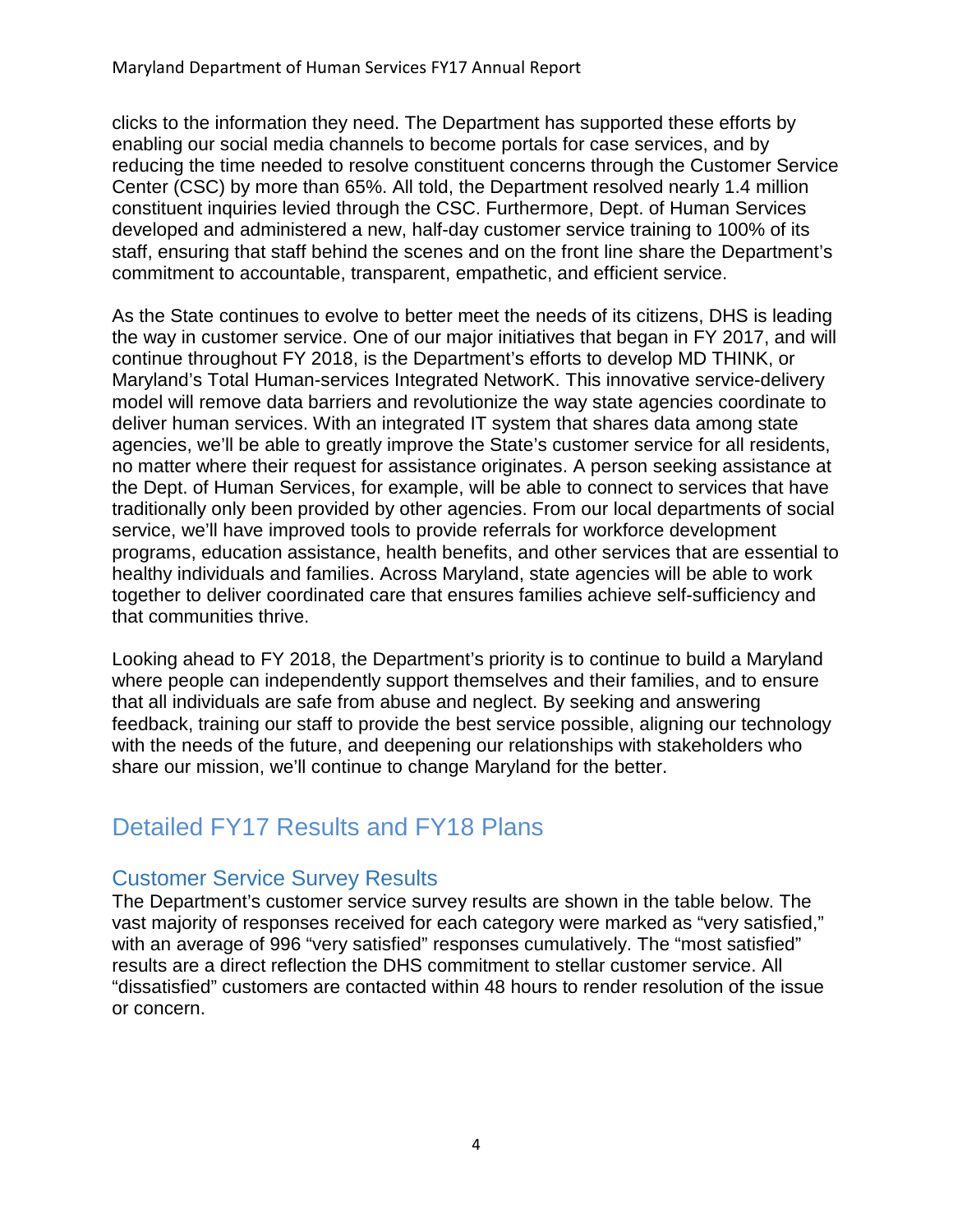<span id="page-7-0"></span>

|               |                                                                      |                                  |                | Dept. of Human Services GCSI Survey Results Summary, YTD 2017  |                     |                 |                 |              |
|---------------|----------------------------------------------------------------------|----------------------------------|----------------|----------------------------------------------------------------|---------------------|-----------------|-----------------|--------------|
|               | Question 1: Overall, how satisfied are you with the customer service |                                  |                |                                                                |                     |                 |                 |              |
|               | provided?                                                            |                                  |                |                                                                |                     |                 |                 |              |
|               | Very                                                                 | <b>Somewhat</b>                  |                | <b>Somewhat</b>                                                | <b>Very</b>         | <b>External</b> | <b>Internal</b> | Grand        |
| <b>DHS</b>    | <b>Satisfied</b>                                                     | <b>Satisfied</b>                 | <b>Neutral</b> | <b>Dissatisfied</b>                                            | <b>Dissatisfied</b> | <b>Total</b>    | Total*          | <b>Total</b> |
| <b>YTD</b>    |                                                                      |                                  |                |                                                                |                     |                 |                 |              |
| <b>Totals</b> | 981                                                                  | 153                              | 99             | 47                                                             | 185                 | 1,465           | 118             | 1,584        |
|               |                                                                      |                                  |                | Question 2a: Please rate our customer service on the following |                     |                 |                 |              |
|               | attributes:                                                          |                                  |                |                                                                |                     |                 |                 |              |
|               | <b>Friendly and Courteous</b>                                        |                                  |                |                                                                |                     |                 |                 |              |
|               | <b>Very</b>                                                          | <b>Somewhat</b>                  |                | <b>Somewhat</b>                                                | Very                | <b>External</b> | <b>Internal</b> | Grand        |
| <b>DHS</b>    | <b>Satisfied</b>                                                     | <b>Satisfied</b>                 | <b>Neutral</b> | <b>Dissatisfied</b>                                            | <b>Dissatisfied</b> | <b>Total</b>    | Total*          | <b>Total</b> |
| <b>YTD</b>    |                                                                      |                                  |                |                                                                |                     |                 |                 |              |
| <b>Totals</b> | 1,037                                                                | 140                              | 128            | 42                                                             | 118                 | 1,465           | 116             | 1,584        |
|               |                                                                      |                                  |                | Question 2b: Please rate our customer service on the following |                     |                 |                 |              |
|               | attributes:                                                          |                                  |                |                                                                |                     |                 |                 |              |
|               |                                                                      | <b>Timely and Responsive</b>     |                |                                                                |                     |                 |                 |              |
|               | <b>Very</b>                                                          | Somewhat                         |                | <b>Somewhat</b>                                                | Very                | <b>External</b> | <b>Internal</b> | Grand        |
| <b>DHS</b>    | <b>Satisfied</b>                                                     | <b>Satisfied</b>                 | <b>Neutral</b> | <b>Dissatisfied</b>                                            | <b>Dissatisfied</b> | <b>Total</b>    | Total*          | <b>Total</b> |
| <b>YTD</b>    |                                                                      |                                  |                |                                                                |                     |                 |                 |              |
| <b>Totals</b> | 983                                                                  | 158                              | 95             | 52                                                             | 177                 | 1,465           | 116             | 1,584        |
|               | Question 2c: Please rate our customer service on the following       |                                  |                |                                                                |                     |                 |                 |              |
|               | attributes:                                                          |                                  |                |                                                                |                     |                 |                 |              |
|               |                                                                      | <b>Accurate and Consistent</b>   |                |                                                                |                     |                 |                 |              |
|               | <b>Very</b>                                                          | <b>Somewhat</b>                  |                | <b>Somewhat</b>                                                | Very                | <b>External</b> | <b>Internal</b> | Grand        |
| <b>DHS</b>    | <b>Satisfied</b>                                                     | <b>Satisfied</b>                 | <b>Neutral</b> | <b>Dissatisfied</b>                                            | <b>Dissatisfied</b> | <b>Total</b>    | Total*          | <b>Total</b> |
| <b>YTD</b>    |                                                                      |                                  |                |                                                                |                     |                 |                 |              |
| <b>Totals</b> | 979                                                                  | 155                              | 126            | 50                                                             | 155                 | 1,465           | 116             | 1,584        |
|               | attributes:                                                          |                                  |                | Question 2d: Please rate our customer service on the following |                     |                 |                 |              |
|               |                                                                      |                                  |                |                                                                |                     |                 |                 |              |
|               |                                                                      | <b>Accessible and Convenient</b> |                |                                                                |                     |                 |                 |              |
|               | <b>Very</b>                                                          | <b>Somewhat</b>                  |                | <b>Somewhat</b>                                                | Very                | <b>External</b> | <b>Internal</b> | Grand        |
| <b>DHS</b>    | <b>Satisfied</b>                                                     | <b>Satisfied</b>                 | <b>Neutral</b> | <b>Dissatisfied</b>                                            | <b>Dissatisfied</b> | <b>Total</b>    | Total*          | <b>Total</b> |
| <b>YTD</b>    |                                                                      |                                  |                |                                                                |                     |                 |                 |              |
| <b>Totals</b> | 983                                                                  | 152                              | 120            | 53                                                             | 157                 | 1,465           | 116             | 1,584        |
|               | Question 2e: Please rate our customer service on the following       |                                  |                |                                                                |                     |                 |                 |              |
|               | attributes:                                                          |                                  |                |                                                                |                     |                 |                 |              |
|               | <b>Truthful and Transparent</b>                                      |                                  |                |                                                                |                     |                 |                 |              |
|               | <b>Very</b>                                                          | <b>Somewhat</b>                  |                | <b>Somewhat</b>                                                | Very                | <b>External</b> | <b>Internal</b> | Grand        |
| <b>DHS</b>    | <b>Satisfied</b>                                                     | <b>Satisfied</b>                 | <b>Neutral</b> | <b>Dissatisfied</b>                                            | <b>Dissatisfied</b> | <b>Total</b>    | Total*          | <b>Total</b> |
| <b>YTD</b>    |                                                                      |                                  |                |                                                                |                     |                 |                 |              |
| <b>Totals</b> | 996                                                                  | 141                              | 143            | 39                                                             | 146                 | 1,465           | 116             | 1,584        |

#### Dept. of Human Services GCSI Survey Results Summary, YTD 2017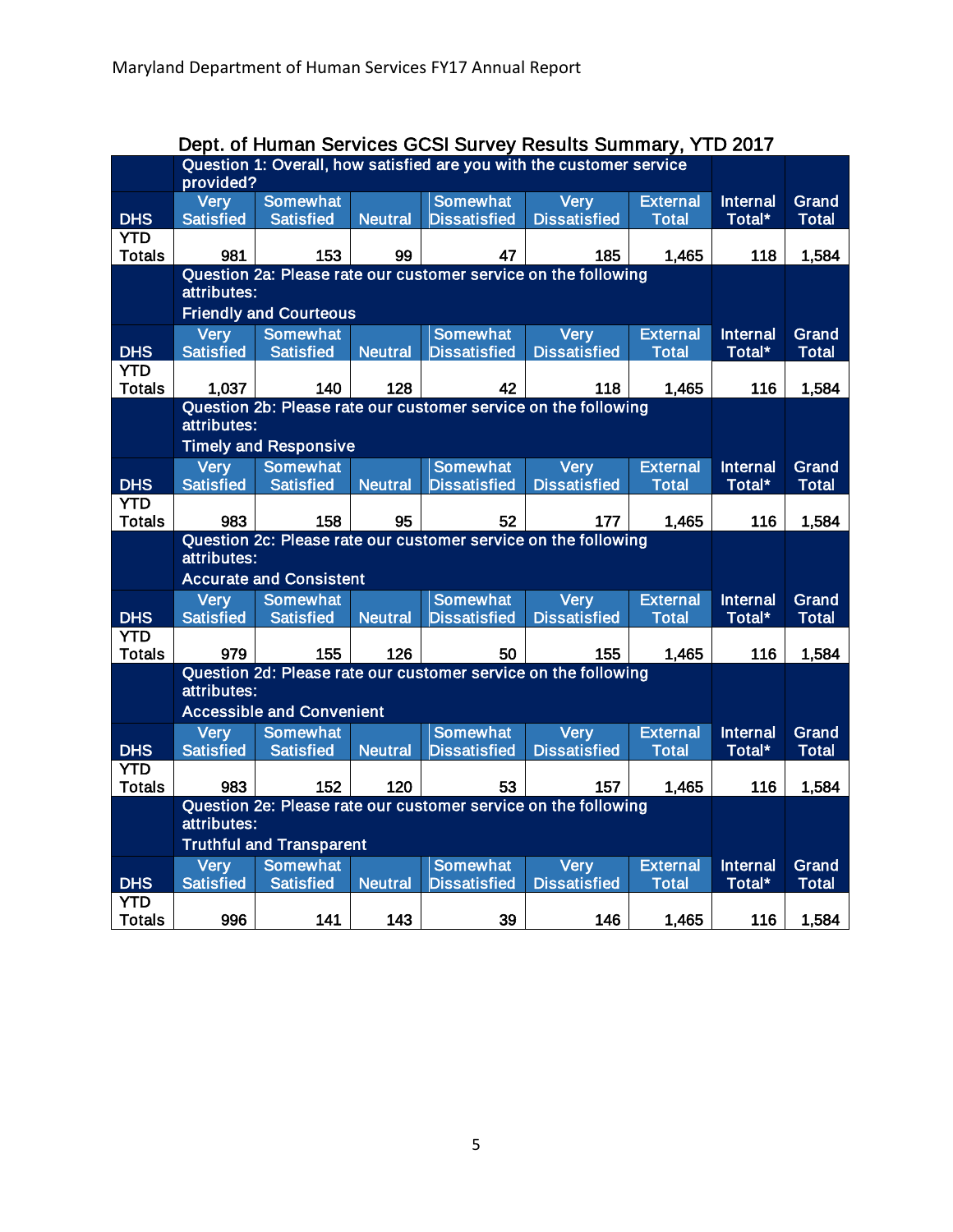

### Status of Customer Service Training

A revised, in-person customer service training was a part of the Customer Service Strategic Planning Imperative established by former DHS Secretary Sam Malhotra. The Department's GOLD Standard Service Training (GSST) was piloted in August 2016. The first official session was conducted on September 13, 2016, and over the next nine months, 6,969 Full-time and Contingent workers underwent the training during 338 halfday sessions conducted throughout the state. This training was managed by the Training Team of the Human Resources Development and Training Unit and conducted by 13 certified trainers. From day one at DHS, new staff are taught the importance of our vision for customer service. All new staff are allotted six months to complete GSST, ensuring that the Department continues its 100% participation rate.

DHS anticipates that opportunities to reinforce excellent customer standards will be ongoing. Therefore, to build upon these efforts for the future, the Department's Training Unit is currently developing online modules that will expand upon the concepts learned in GSST. In fact, customer service is already emphasized in the FAST Track Supervisor Training sessions, which help supervisors develop accountability for their role in ensuring frontline staff serves our constituents in the best possible way.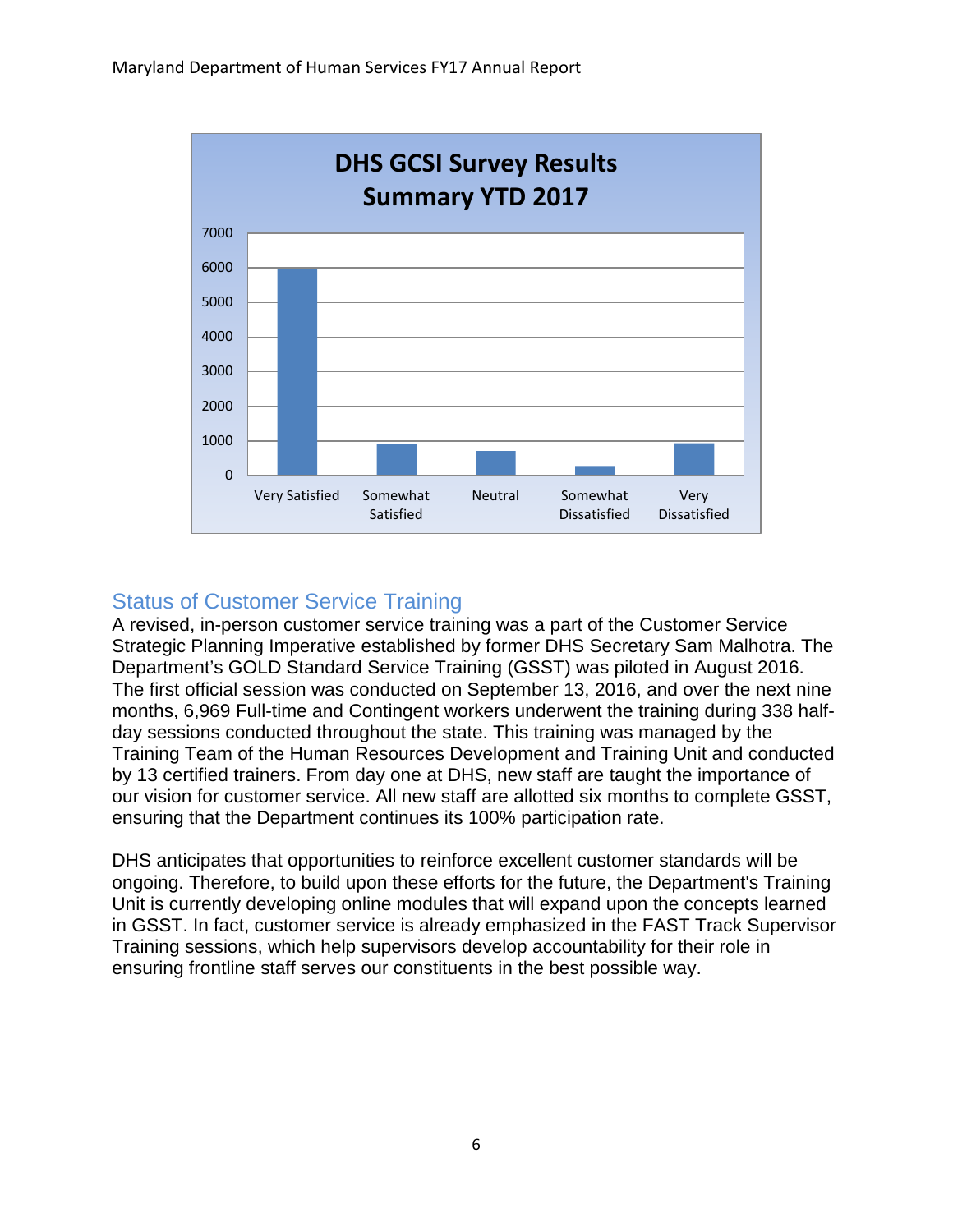### <span id="page-9-1"></span><span id="page-9-0"></span>Customer Inquiry Response Times and Overall Time-to-Resolution

#### Timeliness of Responding to Customer Inquiries

<span id="page-9-2"></span>Department response times to follow-up work orders has decreased dramatically by more than 65% from the FY17 Quarter One to FY17 Quarter Four, as indicated by the statistics below.

| Average Days to Resolve Work Order Inquiries |       |                                               |       |  |  |
|----------------------------------------------|-------|-----------------------------------------------|-------|--|--|
|                                              |       | FY17 - Q1   FY17 - Q2   FY17 - Q3   FY17 - Q4 |       |  |  |
| 40.09                                        | 40.47 | 25.25                                         | 13.76 |  |  |

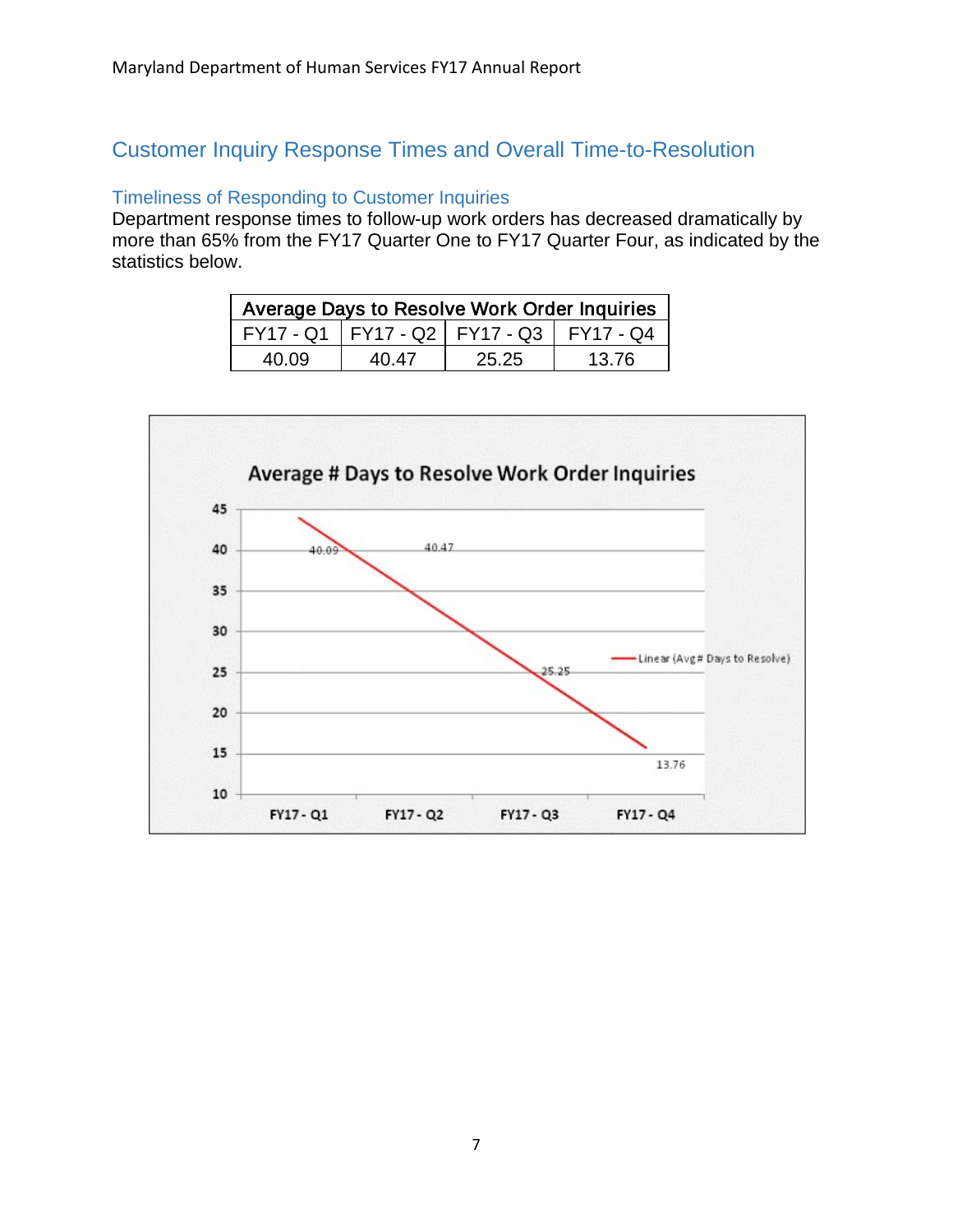#### Best Practices

In 2016, the Department launched its new Customer Service Center (CSC), which provides customers with a single point of contact by which public inquiries concerning DHS programs and services may be addressed. Customers served by the local departments of social services and Child Support offices located in all 24 jurisdictions in Maryland can contact the CSC about any DHS programs or services by dialing one number: 1-800-332-6347. CSC services include a live operator and Interactive Voice Response (IVR) services, and receiving and responding to inquiries via telephone, fax, electronic mail and U.S. mail. The CSC can therefore track all information pertaining to FY17 caller inquiries and communicate with local offices via a single Customer Relations Management system, better enabling the Department to analyze and improve upon inquiry response time.

Most customer inquiries can now be resolved in real time by the IVR or live agent interaction. In FY17, the DHS Statewide Customer Service Center received nearly 1.4 million customer calls. Live agents assisted with 629,564 customer inquiries, of which 72.81% were resolved immediately. Agents forwarded 137,477 customer inquiries specifically related to one of the three major program administrations to local jurisdictions via the new system for further assistance.

|        | Completed<br>Customer<br>Calls to 800# | Customer<br><b>Inquiries</b><br>Handled by<br>Live Agents                                    | Customer<br><b>Inquiries</b><br>Resolved by<br>Live Agents | orders to LDSS in<br>major program<br>administration<br>areas* |
|--------|----------------------------------------|----------------------------------------------------------------------------------------------|------------------------------------------------------------|----------------------------------------------------------------|
| FY2017 | 1,377,626                              | 629,564                                                                                      | 458,408                                                    | 137,477                                                        |
|        |                                        | *Includes programs and services within the Social Services Administration, the Child Support |                                                            |                                                                |

<span id="page-10-0"></span>Administration, and the Family Investment Administration.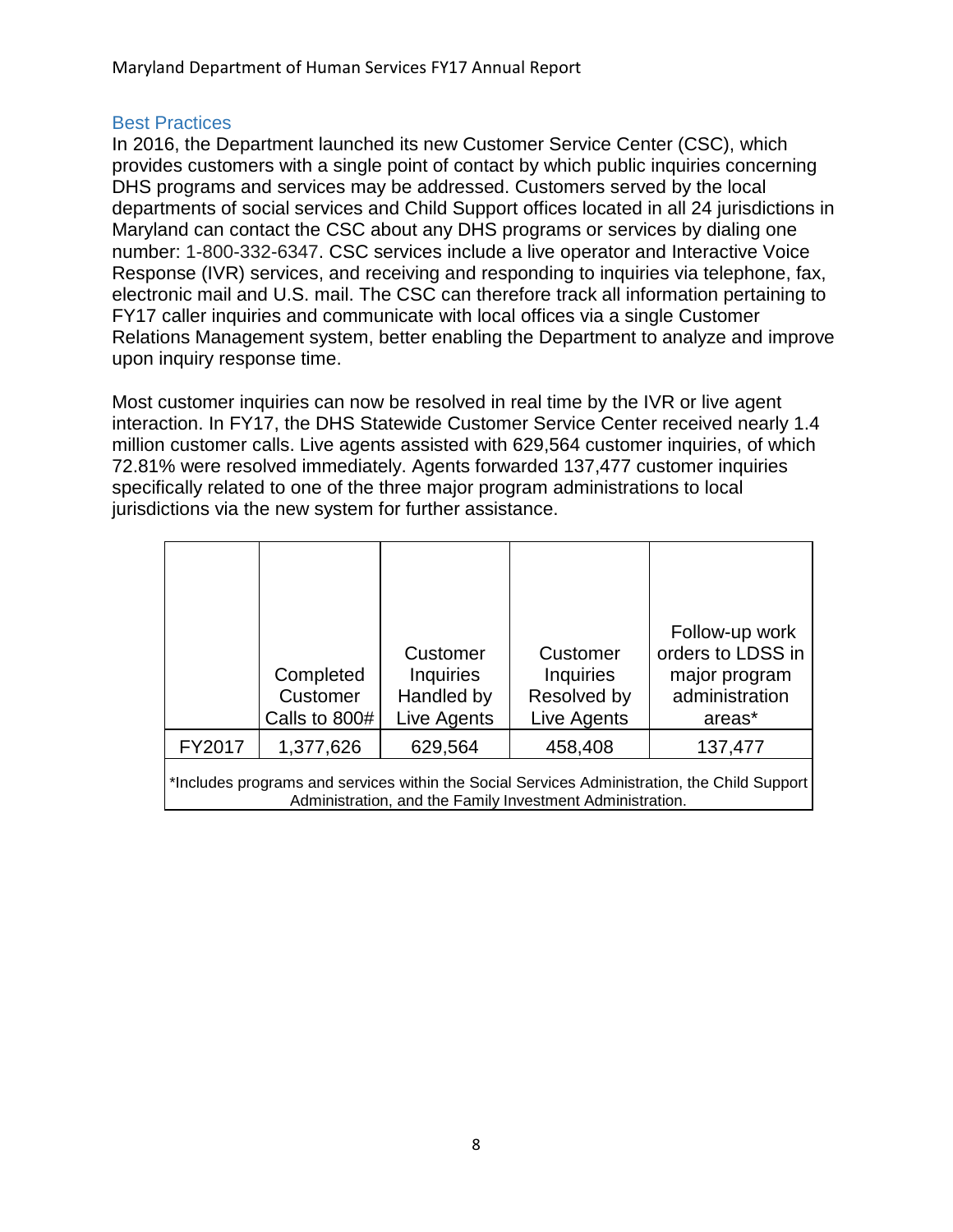#### Plans for Improvement

This fall, the Dept. of Human Services is launching a Public Information Act request system to improve transparency and customer service. Customized for DHS and for Maryland's laws, the system will be accessible through the Department's website (see below) where citizens can submit a request, check the status of their request, and view responsive documents.

The "Proactive Pages" allow the Department to target specific topics and allows the general public to follow and be made aware of any information that the Department makes public. With the new platform, DHS will improve its internal and external service delivery and customer response by effectively managing all requests in a centralized system.

| <b>DEPARTMENT OF</b><br>MARYLAND Human Services<br>qov |                                                                                |                                                                                                                            |  |
|--------------------------------------------------------|--------------------------------------------------------------------------------|----------------------------------------------------------------------------------------------------------------------------|--|
|                                                        |                                                                                |                                                                                                                            |  |
| <b>Public Records Menu</b>                             | <b>Submit a Records Request</b>                                                | <b>My Request Center</b>                                                                                                   |  |
| * Home                                                 | Submit a Public Records Request to<br>the City                                 |                                                                                                                            |  |
| Q FAQS                                                 |                                                                                | Track the status of requests, manage<br>account information, and download<br>your records by logging into your<br>account. |  |
| C Submit a Request                                     |                                                                                |                                                                                                                            |  |
| <b>&amp;</b> My Request Center                         |                                                                                | <b>Trending Topics</b><br>Click Here to View Frequently<br>Requested Topics                                                |  |
| Public Records Archive                                 | <b>Browse the Public Records Archive</b><br>Browse previously released records |                                                                                                                            |  |
| 图 Trending Topics                                      |                                                                                |                                                                                                                            |  |
| FAQ<br>See All FAQs Q                                  |                                                                                |                                                                                                                            |  |

### <span id="page-11-1"></span><span id="page-11-0"></span>Improving the Customer Experience from Multiple Perspectives

#### Making Agency Services Available Online

During FY17, the Department also enhanced substantially its online application and case management site, dhs.maryland.gov/benefits. DHS offers user-centered access to benefits online, where customers may apply for multiple services, manage case information without going into an office, send a message to a caseworker, and locate a local social services or energy assistance office. Easy to use, the online system is cyber-secure and 508-compliant, and is accessible via mobile devices and in 14 different languages.

This year, Dept. of Human Services added a Background Check Clearance module to the online customer portal, which now allows more than 15,000 potential camp employees to apply online for their required background check clearance. The new module launched prior to the 2017 summer camp season to better serve more than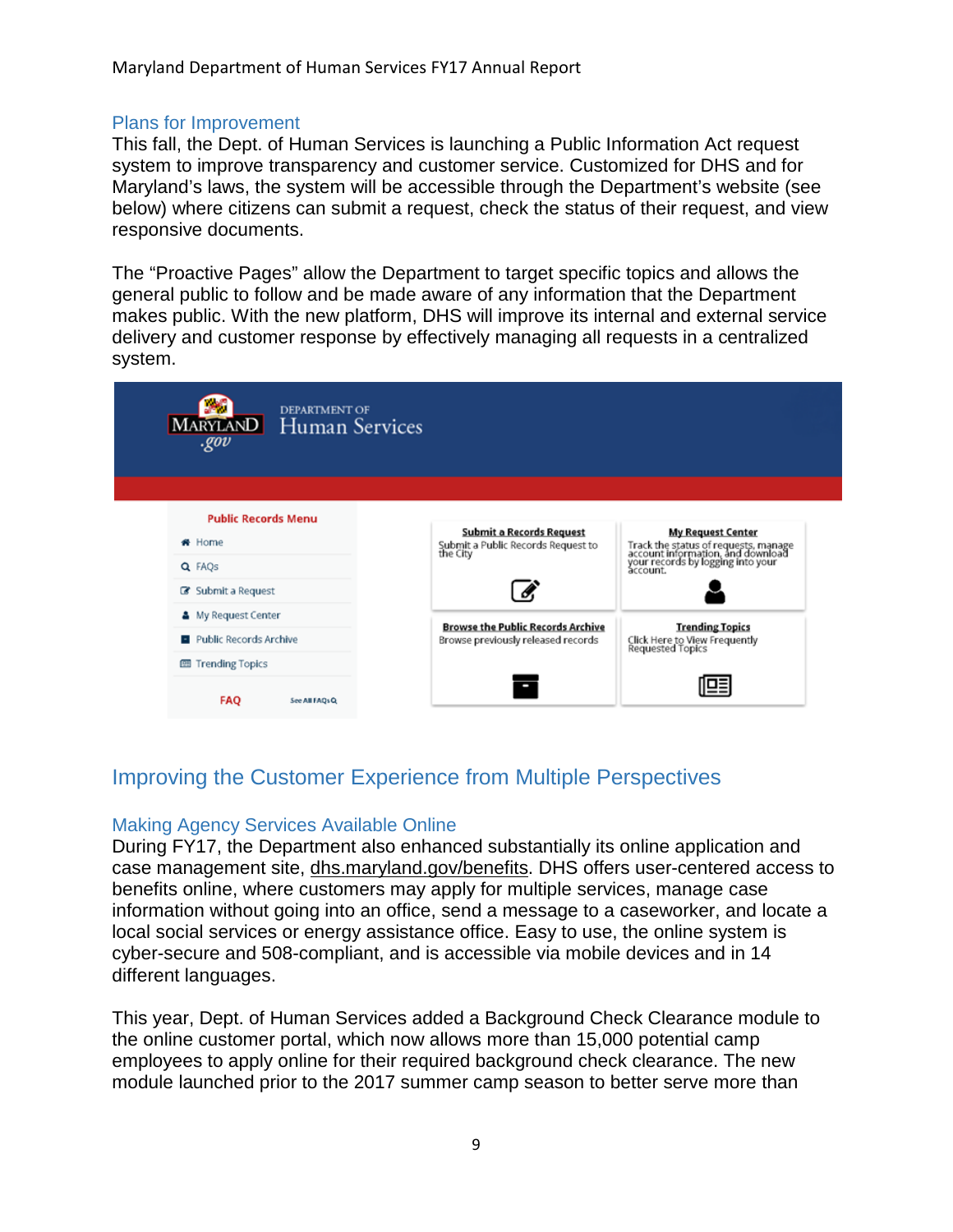1,700 camps throughout the State, and to ensure that background checks were cleared accurately and efficiently.

Additionally, DHS worked throughout FY17 on a new application module for customers seeking Long Term Care (LTC). The new application will allow customers and their authorized representatives to apply for LTC more quickly and easily online. Those LTC applications filed by paper, fax, or mail will also be tracked and monitored through the Department's online Long-Term Care Management Tool. Full implementation of the LTC online module will be completed in FY18.

#### <span id="page-12-0"></span>Processing Times for Customer Transactions

Online automation of Child Protective Services background clearances for youth camp employees significantly reduced mailing and processing timelines from weeks to an average of three days. Results for the application processing times for the Long Term Care module will be available after the go-live date scheduled in October 2017.

#### <span id="page-12-1"></span>Adjusting Hours to Meet Customer Demands

In FY17, the agency's hours remained the same. The Customer Service Center Interactive Voice Response (IVR) is available 24/7 and resolves more than half of customer inquires in real time outside of normal business hours. In addition, the IVR was recently improved to include a 24/7 automatic, outbound transfer of Foster Youth or Foster Parents seeking to reach the Foster Youth or Foster Parent Ombudsman.

#### <span id="page-12-2"></span>Social Media Usage to Improve the Customer Experience

The DHS Facebook account has global visibility and more than 5,200 active followers from across Maryland. It is often a next step for constituents who may feel that they've exhausted other avenues for assistance. DHS frequently fields inquiries from people experiencing an emergency—for example, a resident who had less than 48 hours to resolve a BG&E power shut-off notification—and who are looking for solutions or another opportunity to be heard.

As DHS has worked to improve responsiveness to people direct-messaging the agency through Facebook, we realized that we also needed to strengthen our relationships with customer service representatives across the different offices. The Department replies to every Facebook message to help customers track down answers, but lasting solutions require coordination with or input from ombudsmen and caseworkers alike. To improve responsiveness, DHS created a dedicated email account specifically for addressing concerns raised on social media, and it's helped consolidate and expedite the process for solving customer inquiries. Because of this linkage, the young resident who messaged us through Facebook received a 55-day extension on his home energy bill, just in time for winter.

In fact, our renewed social media presence and regular Facebook interactions have directly contributed to the effectiveness of our recent public relations campaigns, including for the Office of Home Energy Programs (OHEP). Through video, PSA, and legislative partnerships—all leveraged through our strong Facebook community—DHS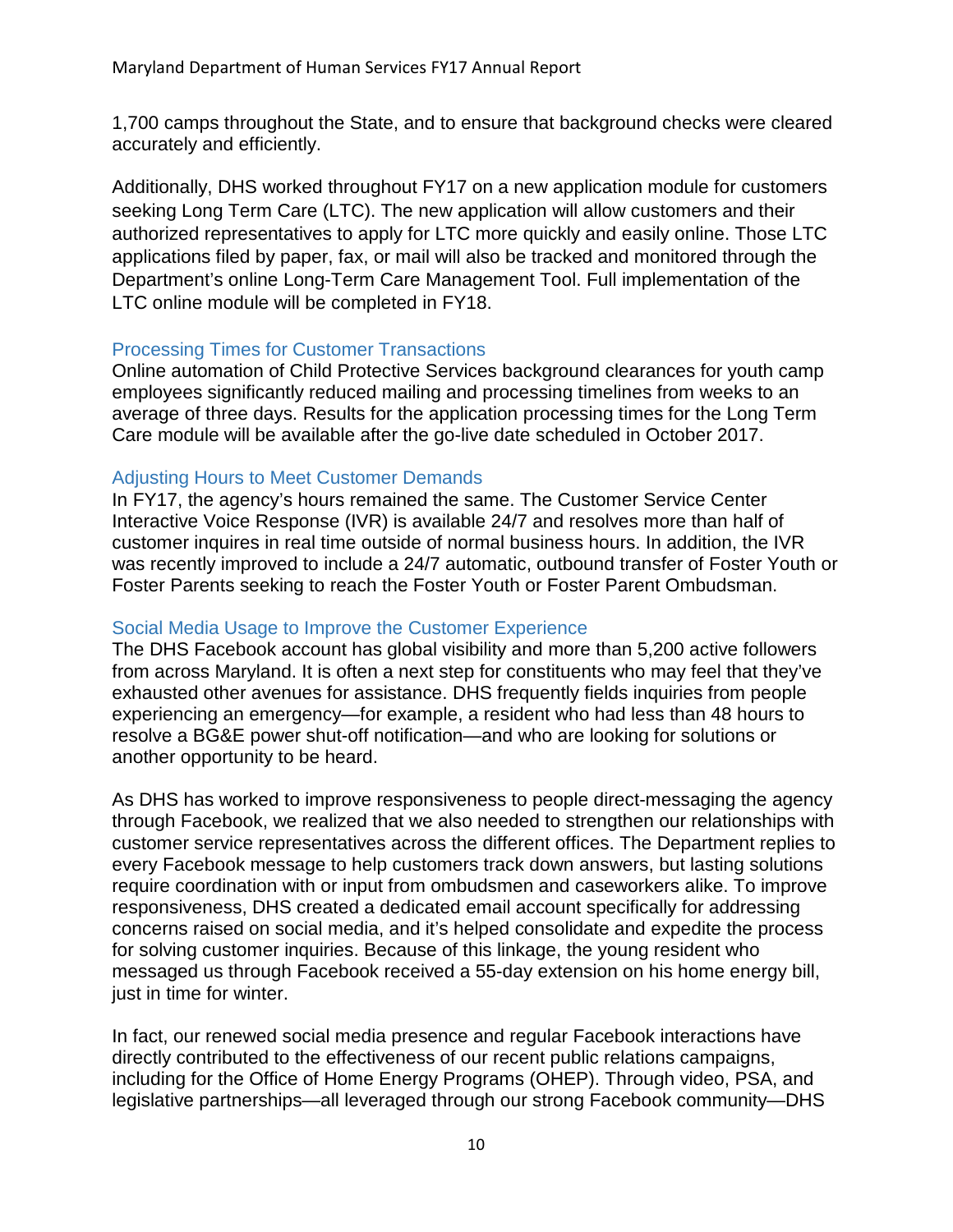engaged nearly 10,000 people through Facebook alone, exceeding the reach of many previous social media campaigns. Our engagement number was so high in part because of regular efforts to improve our Facebook presence, content, and responsiveness. The account is now a much more reliable tool for people seeking answers. We execute these same efforts through Twitter, with an added focus on connecting our work to the efforts of our sister agencies and community partners through Twitter chats, re-tweets, and conversations in real time.

For FY18, DHS is focused on improving our social media presence by offering more content that is focused on strengthening family, individual, and community well-being. Instead of just tweeting about where to get help when times are tough, we're providing more content that supports families in being proactive with their health, employment, finances, education, general well-being, and so on. We're their real-time partner, and we work to ensure that we're helping and serving the entire family at all times.

## DHS Community and Customer Outreach Efforts

In FY2017, DHS reached out directly to the general public by providing citizens with program literature at 125 conventions and conferences, health fairs, job fairs, festivals, trade shows, shopping malls, community events, and other public forums. Our outreach included the display of Dept. of Human Services exhibits, distribution of brochures and pamphlets, and discussion of agency programs, services, benefits, qualifications, and other requirements.

We also responded to customer inquiries, concerns, and complaints at events and followed up with customers to resolve their problems. The Department's outreach team continually gives customers tips for using the DHS website, online benefits portal, and Customer Service Center.

Furthermore, the Department's Constituent Services Office encouraged its staff to partner with organizations, community groups, and others to educate the community about DHS programs and services. For example, CSO partnered with the Red Cross on numerous blood drives, worked with the Orioles to develop special events that benefitted the community, and collaborated with schools and children's programs.